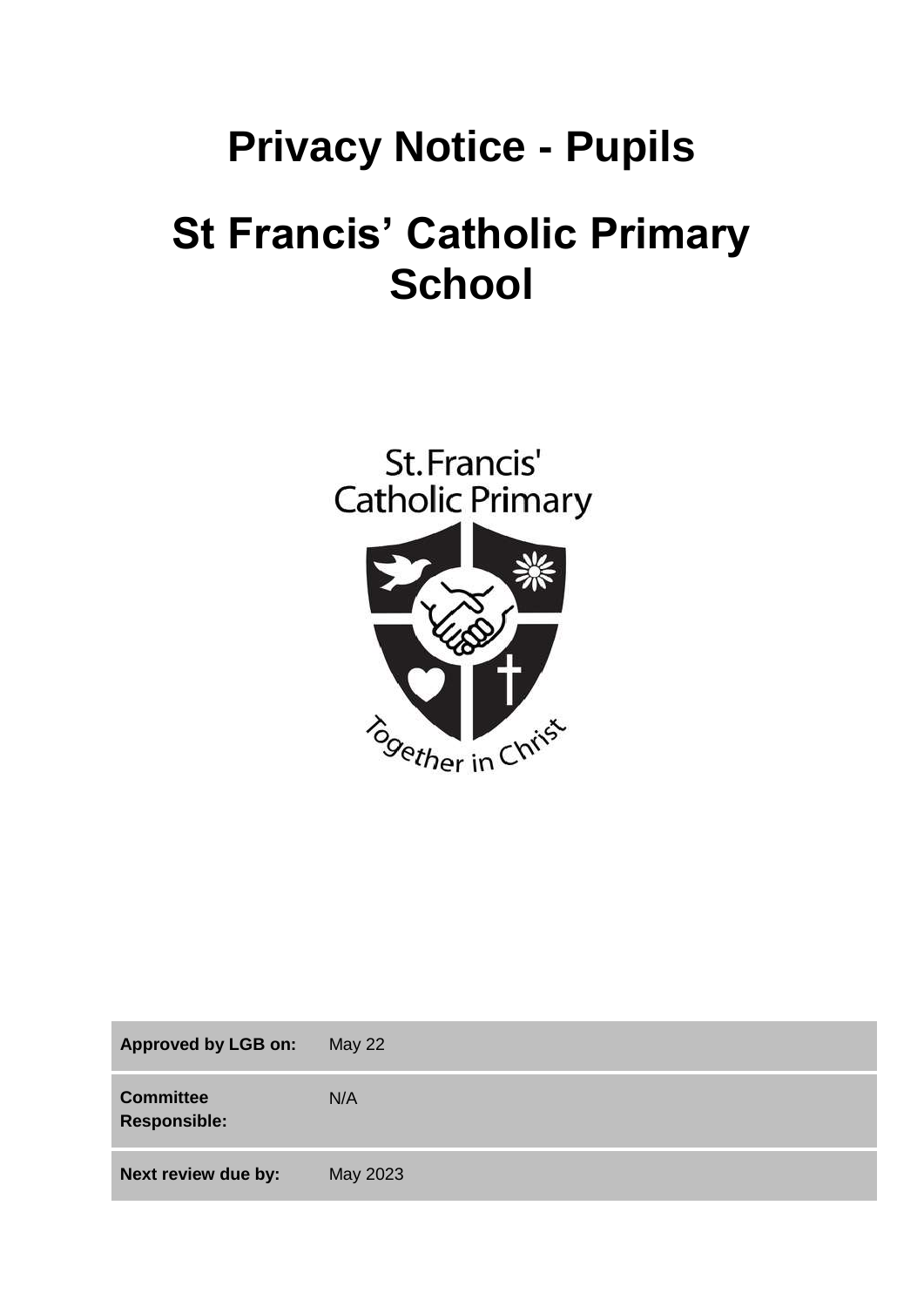# **Pupil Privacy Notice - Key Information**

This notice contains the key information about **how** and **why** we collect your child's personal information and **what** we do with that information.

Personal information is information that identifies your child's child and relates to them. For example, information about how well they are doing at the School and any information that we need to take care of them. Photographs and videos of your child's child also count as their personal information.

We encourage you to read the full version of our pupil privacy notice which is published on the School's website. You can also obtain a copy of the full privacy notice by requesting a paper copy from the school office.

The full version includes additional points, such as:

- the rights you have in your child's information including what decisions you can make about the information;
- for how long the School retains your child's personal information; and
- our legal bases for using your child's personal information.

Our primary reason for using your child's personal information is to provide them with an education.

We set out below examples of the different ways in which we use your child's personal information and where that personal information comes from.

- Admissions forms give us lots of personal information. We get information from you, your child's teachers and other pupils. Your child's old school also gives us information about them so that we can teach and care for them.
- Sometimes we get information from your child's doctors and other professionals where we need this to look after them.
- We may need to report some of your child's information to the government (e.g. the Department for Education). We will need to tell the local authority that they attend the School, if they leave the School or let them know if we have any concerns about your child's welfare.
- We will share your child's academic and (where fair) your child's behaviour records with you so that you can support your child's schooling.
- We may use photographs or videos of them for the School's website and social media sites or prospectus to show prospective pupils what we do here and to advertise the School. We may continue to use these photographs and videos after they have left the School. Sometimes we use photographs and videos for teaching purposes, for example, to record a drama lesson.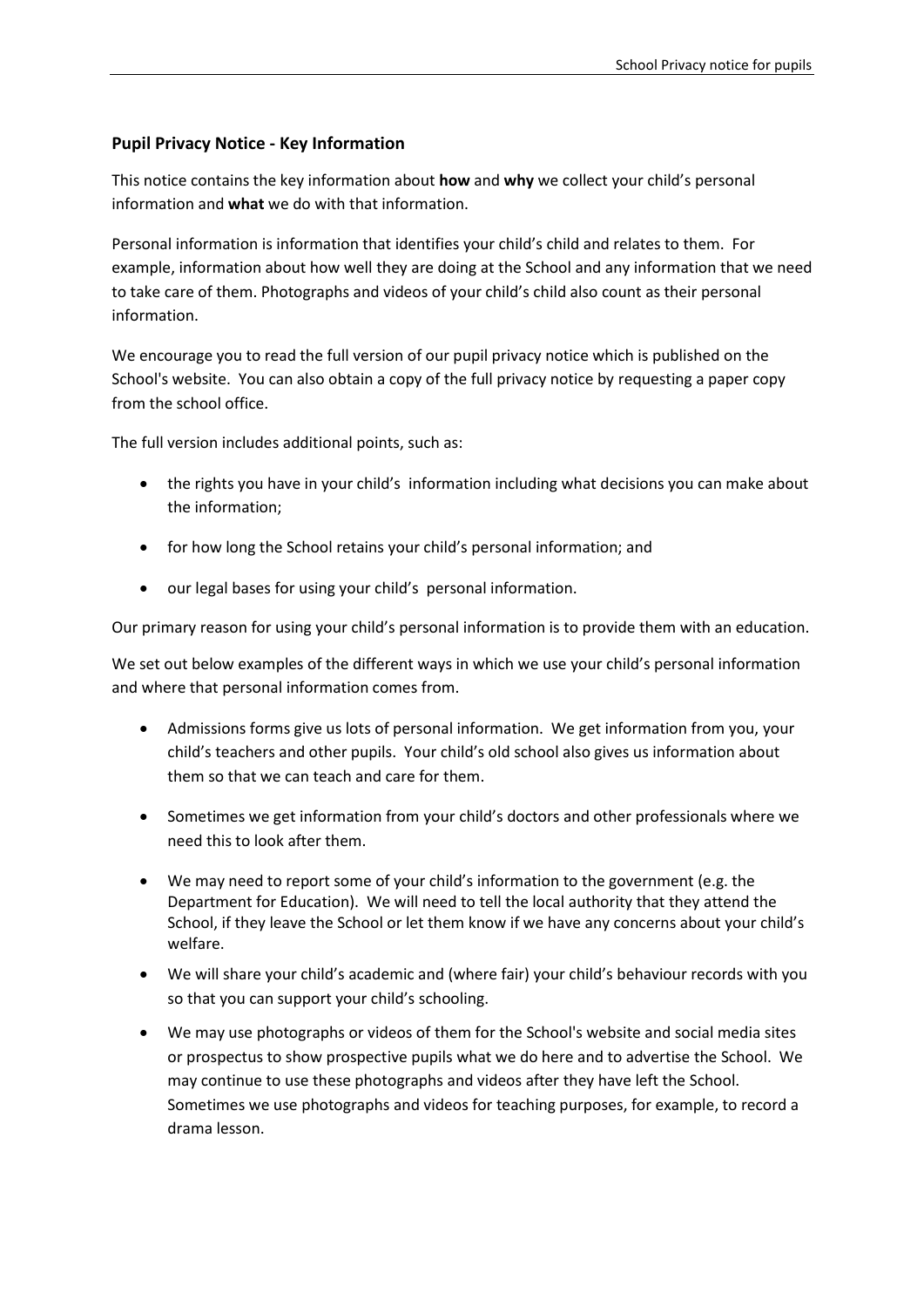- We publish our public exam results, sports fixtures and other news on the website and put articles and photographs in the local news to tell people about what we have been doing.
- We use CCTV to make sure the School site is safe. CCTV is not used in private areas such as changing rooms.
- We will send you information to keep you up to date with what is happening at the School. For example, by sending you information about events and activities taking place (including fundraising events) and the School newsletter.

If you have any questions about how we use your child's personal information, please speak to the school office.

#### **Introduction**

This notice is to help you understand **how** and **why** we collect your child's personal information and **what** we do with that information. It also explains the decisions that you can make about your child's own information.

If you have any questions about this notice please talk to the school office.

#### **What is "personal information"?**

Personal information is information that the School holds about your child and which identifies them.

This includes information such as your child's name, date of birth and address as well as things like exam results, medical details, unique pupil number and behaviour records. We will also hold information such as your child's religion or ethnic group. CCTV, photos and video recordings of them are also personal information.

#### **Our legal bases for using your child's information**

This section contains information about the legal bases that we are relying on when handling your child's information.

The two tables below contain a general description of the different legal bases but we have also used a colour code system so that you can see which bases we are relying on for each of the purposes described at paragraphs [1](#page-4-0) to **Error! Reference source not found.** below.

#### Legal obligation ("LO")

The School might need to use your child's information in order to comply with a legal obligation, for example to report a concern about your child's wellbeing to Children's Services. We will also have to disclose your child's information to third parties such as the courts, the local authority or the police where legally obliged to do so.

#### Vital interests ("VI")

In limited circumstances we may use your child's information to protect your child's vital interests or the vital interests of someone else (e.g. if you or they are seriously hurt).

Performance of a task carried out in the public interest ("PI")

This applies where what we are doing is for the benefit of the public generally. The following are examples of where this applies: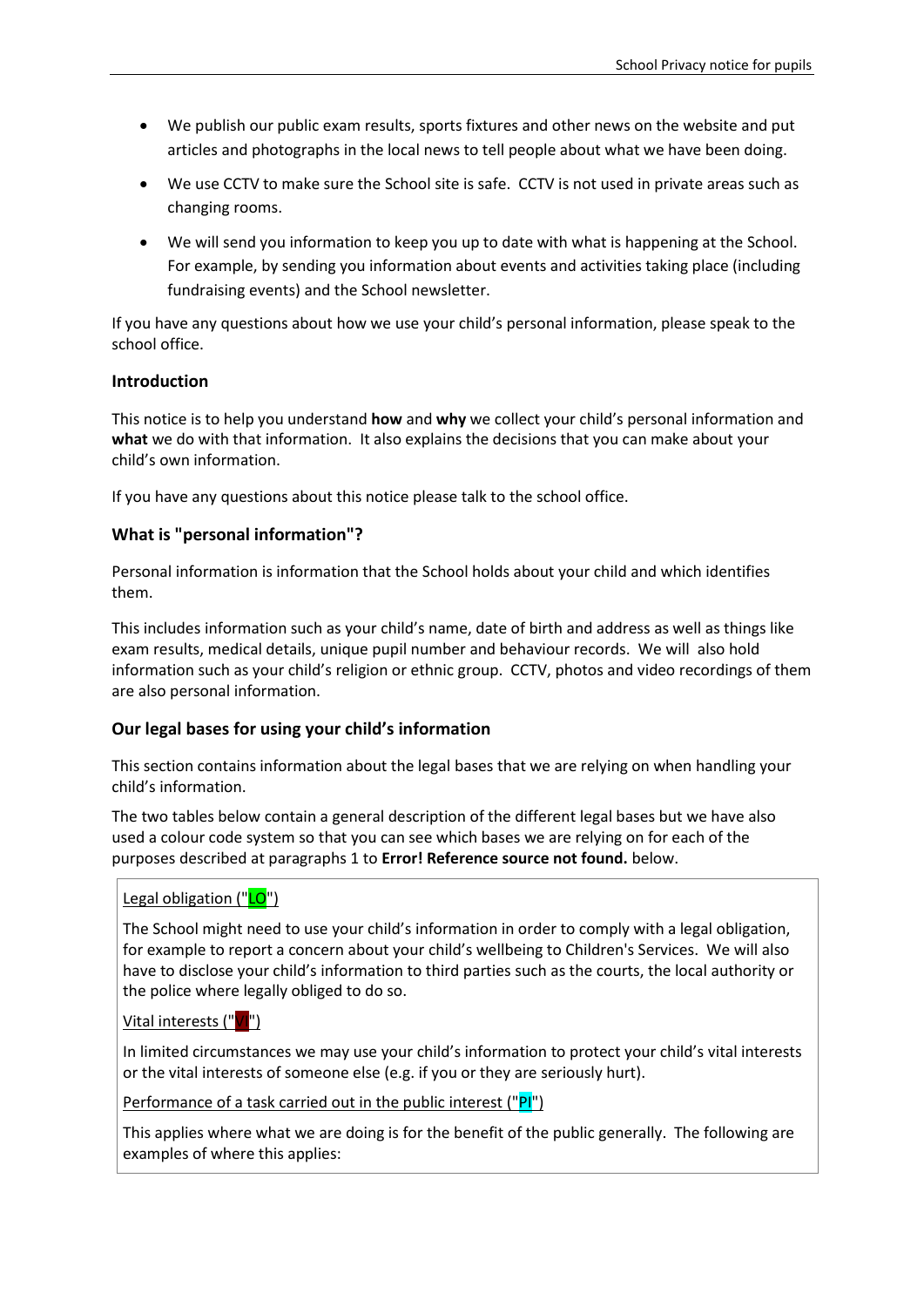- providing your child and others with an education;
- safeguarding and promoting your child's welfare and the welfare of your child's classmates;
- facilitating the efficient operation of the School; and
- ensuring that we comply with all of our legal obligations.

# Legitimate interests ("LI")

This means that the School is using your child's information when this is necessary for the School's legitimate interests except when your child's interests and fundamental rights override our legitimate interests. We won't rely on this basis when your child's interests and fundamental rights override our legitimate interests.

We have a legitimate interest in using your child's information to:

- i. promote the School including fundraising and publicity;
- ii. preserve historical school records.

The School must also comply with an additional condition where it processes special categories of personal information. These special categories include: personal information revealing racial or ethnic origin, political opinions, religious or philosophical beliefs, genetic information, biometric information, health information, and information about sex life or orientation.

#### Substantial public interest ("SPI")

The School is allowed to use special categories of personal information where doing so is necessary in the substantial public interest. This is similar to "public interest" in the table above. For example, the School will use information about your child's health to look after them. We may also use other types of special category personal data about them to provide your child with an education, to look after them and their classmates or when the School is inspected

Social protection and social security law ("ESP")

There will be times when the School needs to use your child's information because we are an employer (e.g. we employ your child's teachers). Also the School will use your child's information to comply with social protection law (e.g. to look after you) and social security laws (e.g. to provide them with free school lunches if they are entitled to these). Social protection law is concerned with preventing, managing, and overcoming situations that adversely affect people's wellbeing.

#### Vital interests

In limited circumstances we may use your child's information to protect your child's vital interests or the vital interests of someone else (e.g. if you or they are seriously hurt).

#### Legal claims ("LC")

We are allowed to use your child's information if this is necessary in relation to legal claims. For example, this allows us to share information with our legal advisors and insurers. This applies whenever sharing special category data is necessary in relation to legal claims.

#### Medical purposes("MP")

This includes medical treatment and the management of healthcare services.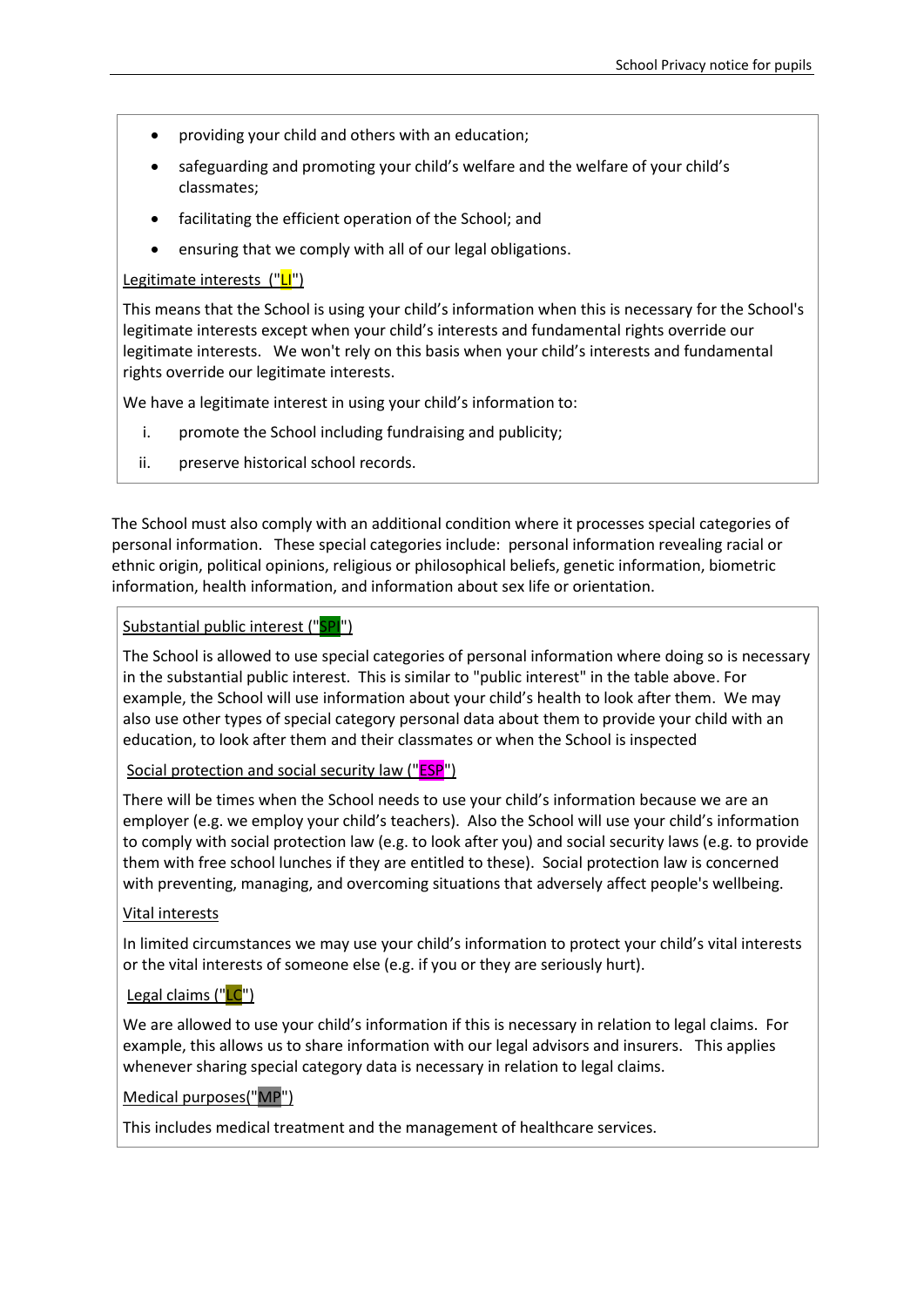# **How and why does the School collect and use personal information?**

We set out below examples of the different ways in which we use personal information and where this personal information comes from. The letters highlighted in different colours below refer to the legal bases we are relying on. Please see the section above for an explanation.

- <span id="page-4-0"></span>1. The School's primary reason for using your child's personal information is to provide them with an education - LO, PI, SPI.
- 2. The School will also use your child's personal information to safeguard and promote your child's welfare and the welfare of others (for example, so that we can look after them if they are hurt) - LO, PI, SPI, ESP, MP.

Admissions forms give us lots of personal information. We get information from you, your child's teachers and other pupils. Your child's old school also gives us information about you so that we can teach and care for them.

Sometimes we get information from your child's doctors and other professionals where we need this to look after you.

- 3. We will use information about your child during the admissions process. We may let your child's old school know if you have been offered a place at the School - LO, PI, SPI.
- 4. We need to tell the appropriate teachers if your child has a health issue  $LO$ , PI, SPI.
- 5. If we have information that your child suffers from an allergy we will use this information so that we can look after them -  $PI$ ,  $SPI$ ,  $VI$ , MP.
- 6. We will need to tell your child's teachers if they have special educational needs or need extra help with some tasks - LO, PI, SPI.
- 7. We will need to share information about your child (e.g. about your child's health and wellbeing) with key professionals - LO, PI, SPI, ESP, MP.
- 8. If we have information that your child suffers from a disability we will use information about that disability to provide support - PI, SPI, ESP and in certain circumstances, MP.
- 9. Where appropriate, the School will have information about your child's religious beliefs and practices. For example, if they do not eat certain foods - LO, PI, SPI.
- 10. We use CCTV to make sure the School site is safe. CCTV is not used in private areas such as changing rooms - LO, PI, SPI.
- 11. We will be told if your child receives free school meals so that we can provide these LO, PI, SPI.
- 12. We record your child's attendance and if you have time away from the School we record the reason(s) why - LO, PI, SPI.
- 13. We will need to report some of your child's information to the government (e.g. the Department for Education). We will need to tell the local authority that your child attends the School, if they leave the School or let them know if we have any concerns about your child's welfare - LO, PI, SPI, ESP.
- 14. We are legally required to provide the Department for Education with certain information about your child and their classmates. Some of this information will be stored on the National Pupil Database. Organisations can request information from the National Pupil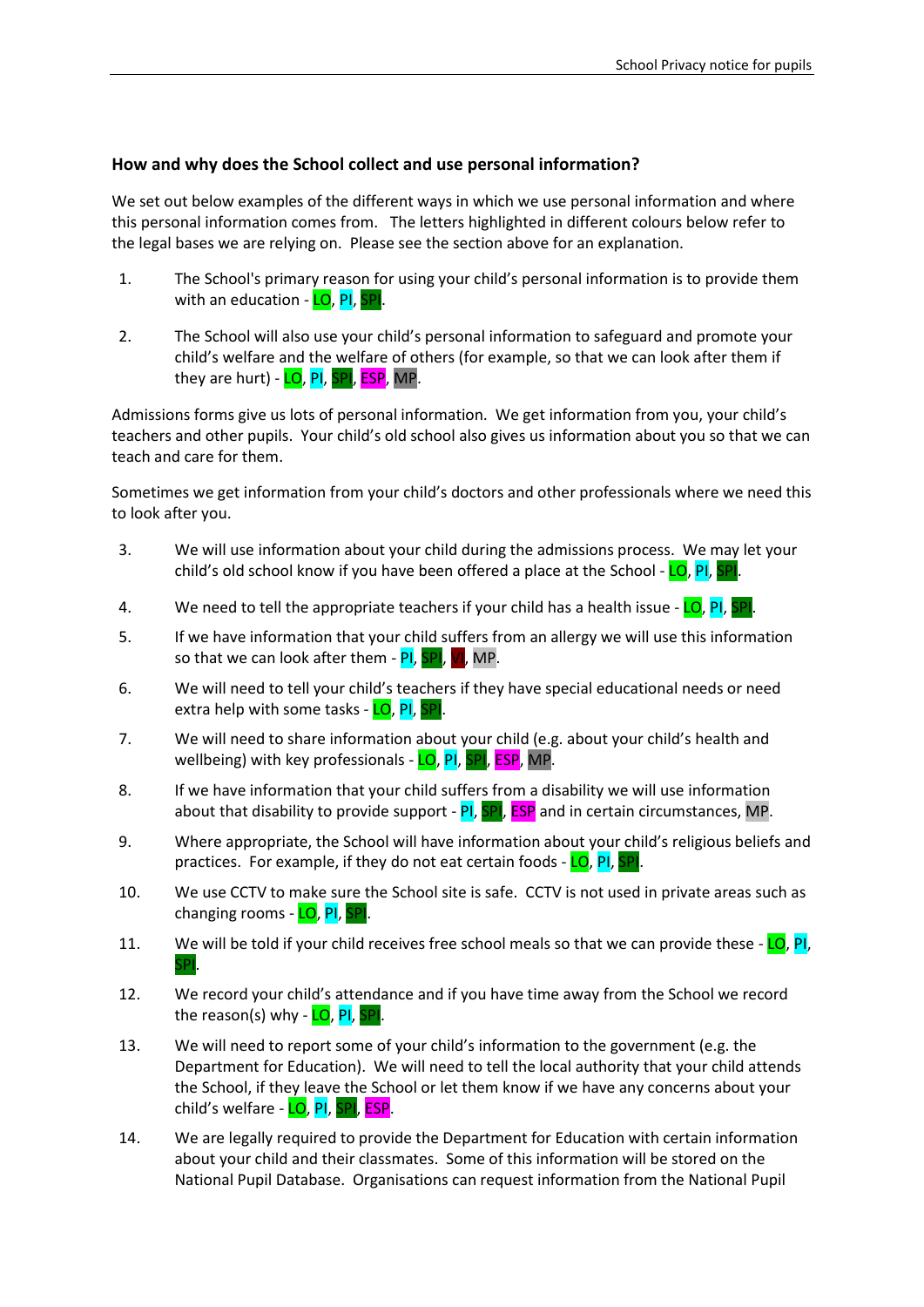Database which includes information about your child. But they are only allowed to do this for limited purposes and they must be very careful about how they use your child's information. More information can be found here [https://www.gov.uk/government/publications/national-pupil-database-user-guide-and-](https://www.gov.uk/government/publications/national-pupil-database-user-guide-and-supporting-information)

[supporting-information](https://www.gov.uk/government/publications/national-pupil-database-user-guide-and-supporting-information) - LO, PI, SPI

- 15. We may need to share information about your child with the Health and Safety Executive (a government organisation) if there is a health and safety issue at the School - LO, PI, SP
- 16. We will need information about any court orders or criminal matters which relate to your child. This is so that we can safeguard your child's welfare and wellbeing and the other pupils at the School - LO, PI, SPI
- 17. Depending on where you will go when you leave us we will provide your child's information to other schools. For example, we will share information about your child's exam results and provide references - LO, PI, SPI.
- 18. We may pass on information to your child's next school which they need to look after you, for example, information about any concerns we have had about your child's welfare -  $LO$ , PI, SPI, ESP.
- 19. When you take public examinations (e.g. SATS) we will need to share information about you with examination boards. For example, if they require extra time in their exams  $\sim$  LO, PI, SPI.
- 20. The Learning Records Service (which is part of the government) will give us your child's unique learning number. We may receive details about them (e.g. your child's qualifications) from the Learning Records Service - LO, PI, SPI, ESP.
- 21. We may also share your child's information with the provider of youth support services LO, PI, SPI.
- 22. The School is sometimes inspected to make sure that we are continuing to be a good school. We will have to make your child's information available to the inspectors to help them to carry out their job - LO, PI, SPI.
- 23. If someone makes a complaint about how the School has behaved we may need to use your child's information to deal with this appropriately. For example, if you complain that we have not looked after your child properly - LO, PI, SPI.
- 24. We may need to share information about your child with the police or our legal advisers if something goes wrong or to help with an enquiry. For example, if one of your child's classmates is injured at the School or if there is a burglary - LO, PI, SPI, LC.
- 25. We use consultants, experts and other advisors to assist the School in fulfilling its obligations and to help run the School properly. We will share your child's information with them if this is relevant to their work -  $LO$ ,  $PI$ ,  $SP$
- 26. If your child has misbehaved in a serious way, we may need to share information with the police and we may need to use information about the action taken by the police - LO, PI, SPI, ESP.
- 27. We may share some information with our insurance company to make sure that we have the insurance cover that we need - LO, PI, SPI, LC.
- 28. We may use your child's information when responding to an incident, for example, if something is published on social media which concerns the School -  $PI$ ,  $LI$ .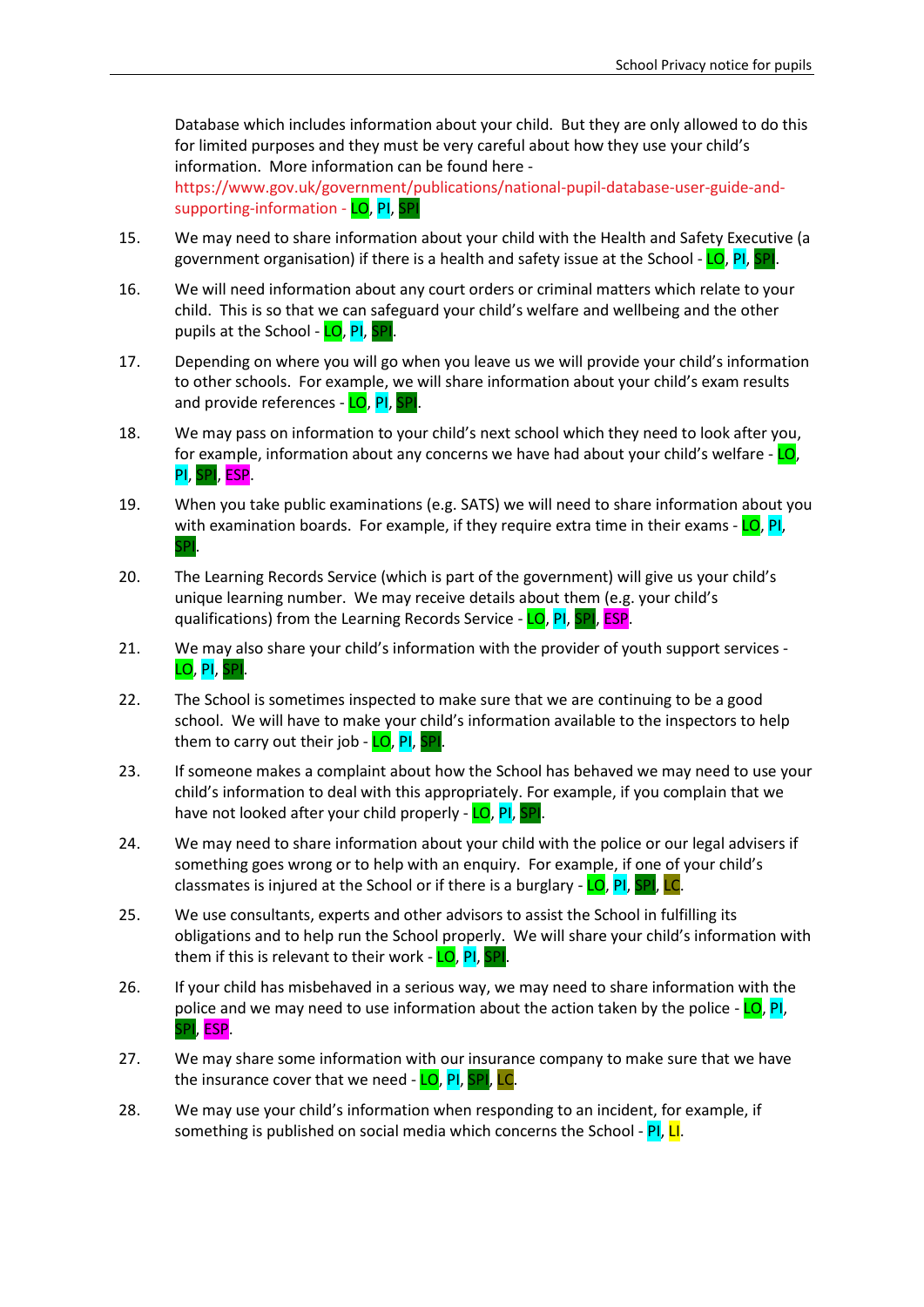- 29. We will share your child's academic and (where fair) your child's behaviour records with you so that you can support your child's schooling - LO, PI, SPI, ESP.
- 30. We will monitor your child's use of email, the internet and mobile electronic devices e.g. iPads. In certain circumstances we will look at the content of your child's communications (e.g. emails and text messages). We monitor and look at your child's use of technology (e.g. your child's use of your child's phone) to check that they and their child's classmates are not misbehaving, at risk of harm or for other good reasons. If you would like more information about this you can talk to your child's teacher - LO, PI, SPI.
- 31. We may use information about your child if we need this for historical purposes. For example, if we consider the information might be useful if someone wanted to write a book about the School - LI.
- 32. We may use photographs or videos of your child for the School's website and social media sites or prospectus to show prospective pupils what we do here and to advertise the School. We may continue to use these photographs and videos after they have left the School - <mark>LI</mark>.
- 33. Sometimes we use photographs and videos for teaching purposes, for example, to record a drama lesson or as part of an art lesson - LI.

If you have concerns about us using photographs or videos of you please speak to your child's teacher.

- 34. We publish our public exam results, sports fixtures and other news on the website and put articles and photographs in the local news to tell people about what we have been doing - LI.
- 35. The School must make sure that our computer network is working well and is secure. This may involve information about your child, for example, our anti-virus software might scan files containing information about them - LO, PI, SPI.

We will only share your child's information with other people and organisations when we have a good reason to do so. In exceptional circumstances we may need to share it more widely than we would normally.

We sometimes use contractors to handle personal information on our behalf. The following are examples:

- IT consultants who might access information about your child when checking the security of our IT network and
- we use third party "cloud computing" services to store some information rather than the information being stored on hard drives located on the School site.

If you have any questions about any of the above, please speak to your child's teacher.

#### **Criminal offence information**

In exceptional circumstances, we may use information about criminal convictions or offences. We will only do this where the law allows us to. This will usually be where such processing is necessary to carry out our obligations and to look after our pupils.

#### **More than one basis**

As you will see from the information, in some cases we will rely on more than one basis above for a particular use of your child's information. In addition, we may move from one of the legal bases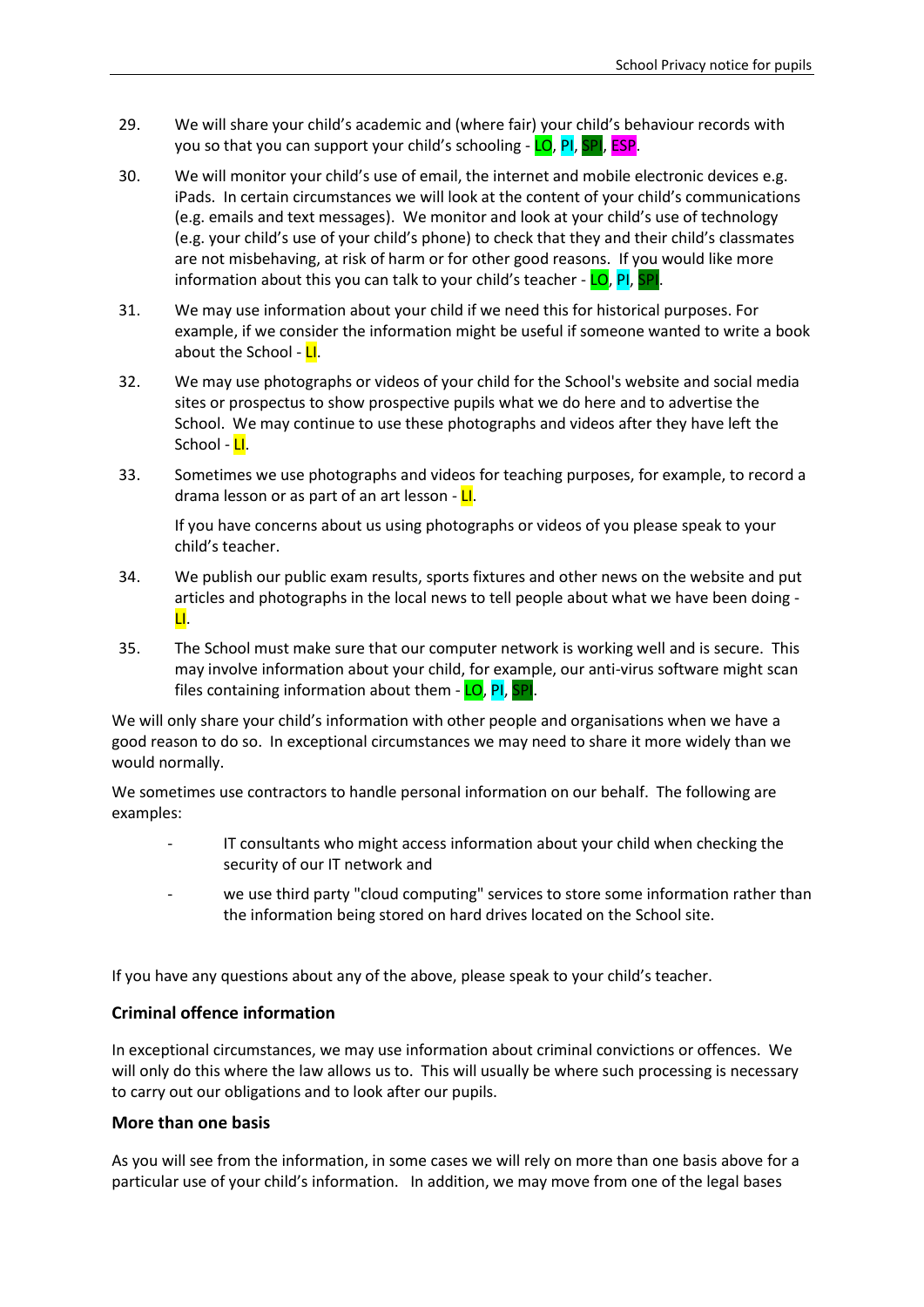listed above to another as circumstances change. For example, if we become really worried about your child's wellbeing, we may start to rely on legal obligation to share personal information with the local authority in addition to the other legal bases which are noted for looking after your child.

## **Consent**

We may ask for your consent to use your child's information in certain ways as an alternative to relying on any of the bases in the table above. For example, we may ask for your child's consent before taking or using some photographs and videos if the photograph or video is more intrusive and we cannot rely on our legitimate interests or it being in the public interest. If we ask for your consent to use your child's personal information you can take back this consent at any time.

Any use of your child's information before you withdraw your child's consent remains valid. Please speak to the school office if you would like to withdraw any consent that you have given.

# **Sending information to other countries**

We may send your child's information to countries which do not have the same level of protection for personal information as there is in the UK. For example, we may:

- store your child's information on cloud computer storage based overseas; or
- communicate with you by email when you are overseas (for example, when you are on holiday).

The European Commission has produced a list of countries which have adequate data protection rules. The list can be found here: http://ec.europa.eu/justice/data-protection/internationaltransfers/adequacy/index\_en.htm

If the country that we are sending your child's information to is not on the list, or is not a country within the EEA (which means the European Union, Liechtenstein, Norway and Iceland), then it might not have the same level of protection for personal information as there is in the UK.

We will provide you with details about the safeguards which we have in place outside of this privacy notice. If you have any questions about the safeguards that are in place please contact the school office.

# **For how long do we keep your child's information?**

We keep your child's information for as long as we need to in order to educate and look after them. We will keep some information after they have left the School, for example, so that we can find out what happened if you make a complaint.

In exceptional circumstances we may keep your child's information for a longer time than usual, but we would only do so if we had a good reason and only if we are allowed to do so under data protection law.

Please see our Information and Records Retention Policy for more detailed information. This can be found on our website.

#### **What decisions can you make about your child's information?**

From May 2018 you will be able to make various decisions about your child's information. Some of these are new rights whilst others build on your child's existing rights. Your child's rights are as follows: